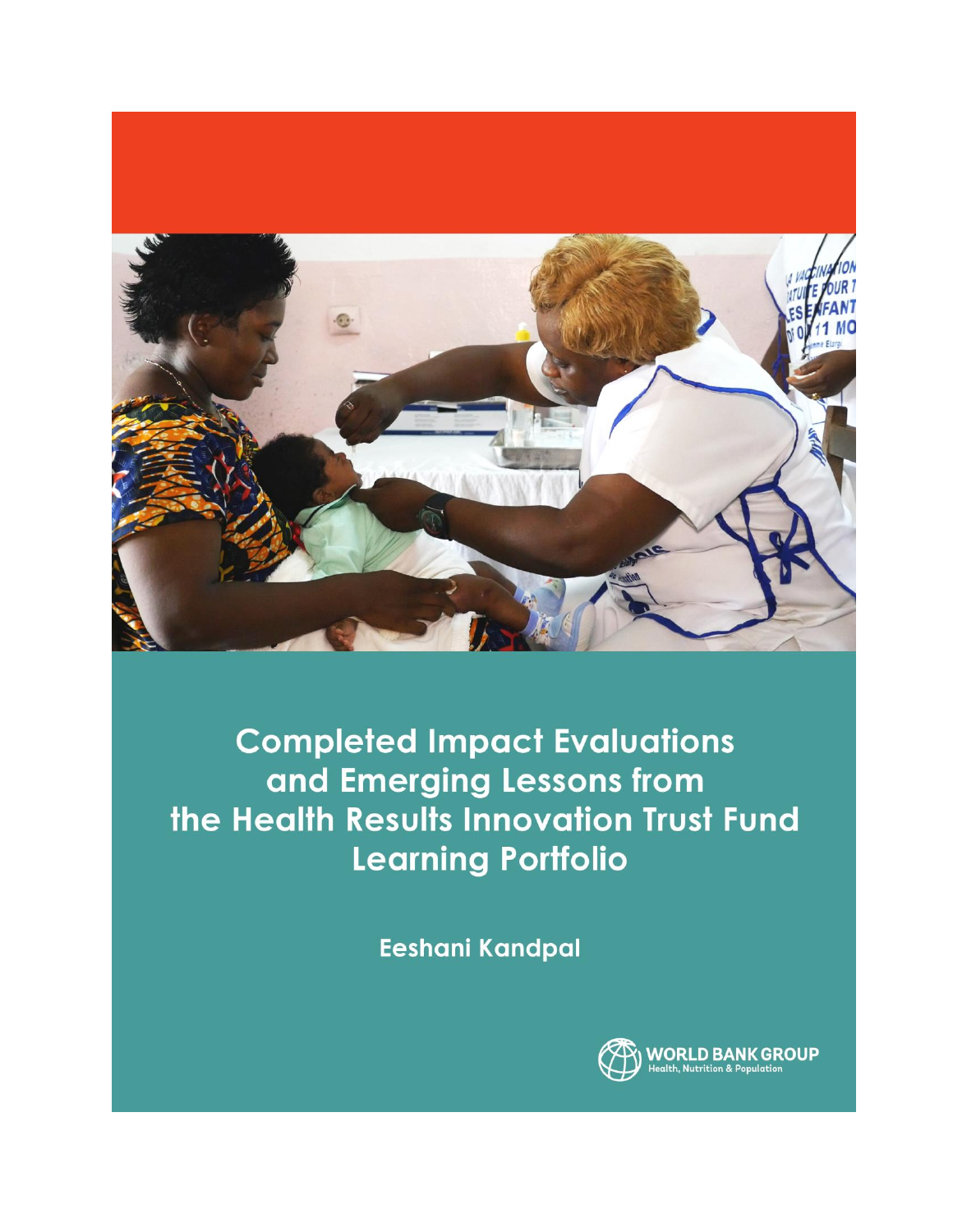## **Completed Impact Evaluations and Emerging Lessons from the Health Results Innovation Trust Fund Learning Portfolio**

Results Based Financing (RBF) is an approach that is increasingly being utilized in various countries across different settings and levels to facilitate improvements to health system functionality and priority health outcomes. Since 2008, the Health Results Innovation Trust Fund (HRITF) has invested US \$420 million in HRITF linked to US \$2.4 billion in financing from the International Development Association to implement RBF programs in 32 countries. In many of these low- and middle-income nations, the Bank's board has also approved additional financing to expand these programs following the initial success of these programs. As well as sustaining these initiatives, the HRITF's learning portfolio evaluates the design, implementation, and impacts of the pilot programs funded by HRITF. Both quantitative and qualitative evaluations are utilized to assess, learn, and understand the impact of these programs.

## **1. The evolution and composition of the HRITF Learning Portfolio**

The HRITF learning portfolio comprises 29 rigorous impact evaluations, and 10 program assessments of such RBF programs focused on maternal and child health; these impact evaluations, and in particular the seven already-complete impact evaluations, are the focus of this summary note. Although not surveyed here, the HRITF learning portfolio also encompasses several additional learning activities, including case studies focused on learning from RBF implementation, which focus on learning from and during program implementation, including the analysis of administrative data, as well as analytical products which aim to learn on specific aspects of RBF, on topics such as family planning and incentives in RBF, costeffectiveness, and qualitative tools to evaluate RBF. While evaluations are at different stages from early design to end-line analysis and dissemination, but an increasing number of evaluations of HRITF-funded pilot projects are reaching completion, providing evidence on varying aspects of RBF programs in maternal and child health. At the same time, several countries are also facing sustainability concerns as well as the decision to scale up.

Therefore, this is a pivotal time for the HRITF evaluation portfolio: several evaluations and learning activities have been completed that bring a critical mass of results that offer at times-divergent evidence on the effectiveness of RBF. These studies thus represent an opportunity to drive the learning agenda on RBF by both drawing on these completed evaluations and learning products, and fostering further learning amongst the evaluations and pilots as yet under progress. This note thus reviews the path of the HRITF-funded IE portfolio, focusing in particular on the results of seven complete comprehensive impact evaluations of RBF pilot projects, conducted in Afghanistan, Argentina, Cameroon, the district of Haut-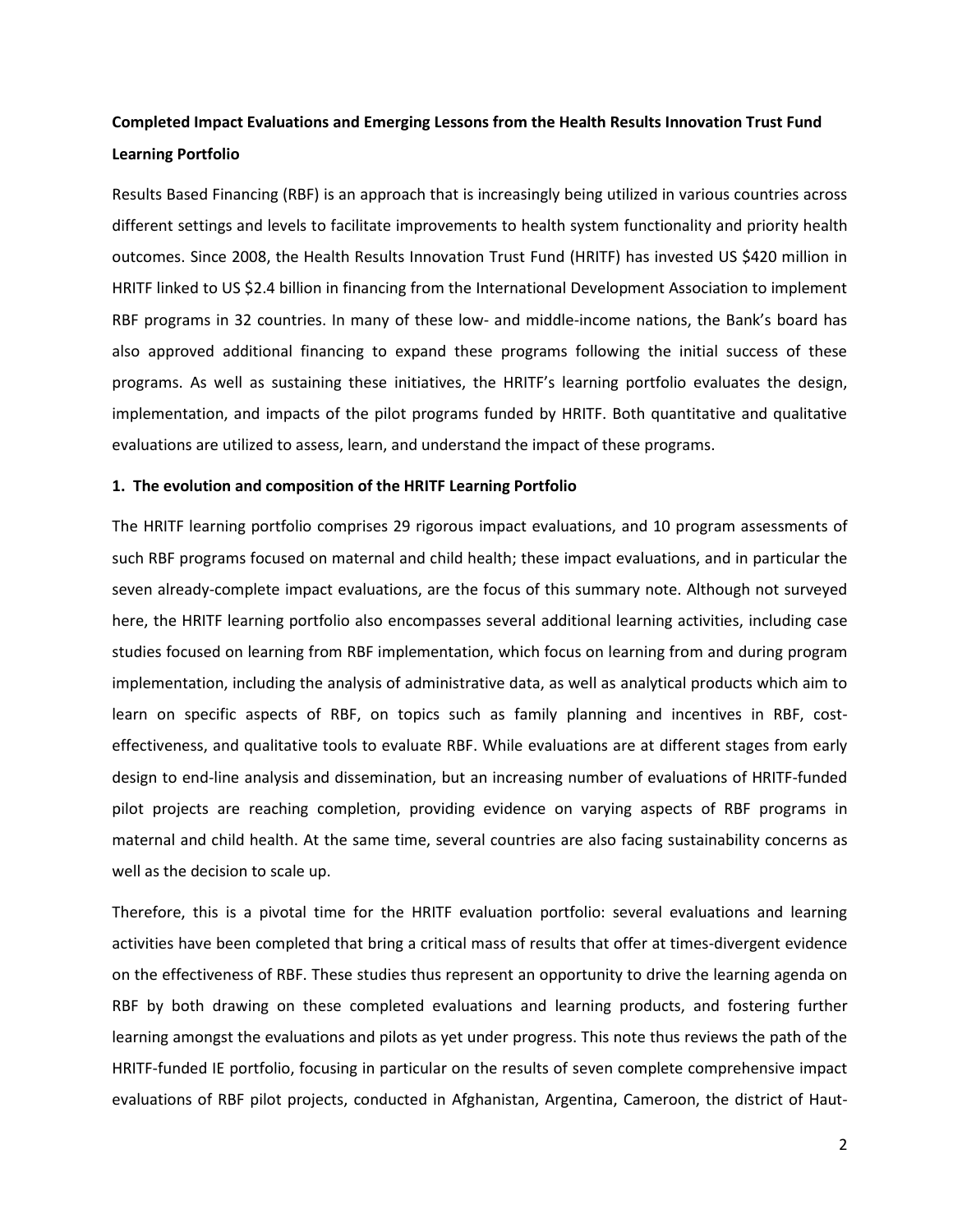Katanga in the Democratic Republic of Congo, Rwanda, Zambia, and Zimbabwe. In addition to taking stock of the HRITF portfolio, this study seeks to provides some new insights on whether RBF can be effective in improving health systems and health outcomes by: (1) synthesizing results of key completed IEs, (2) identifying key lessons that can be drawn jointly from these IEs, and (3) identifying crucial questions that are yet to be answered about RBF programs in health service delivery. The goal of this note is thus two-fold: (1) to take stock of the HRITF's learning strategy as it stands today, and (2) to start building the evidence base to inform policy-making on results-based financing in health.

Over the past five years, the HRITF has built capacity for impact evaluations amongst country teams and teams are progressing towards producing results. Figure 1 shows the growth of the IE portfolio. Even as recently as FY12, there were only 17 IEs with approved funding, while the target of 28 IEs has already been achieved by FY15<sup>1</sup>. By FY16, 7 IEs had reached completion, and it is anticipated two more will each completion in FY17 for a total nine completed IEs and one program assessment. Another sign that the IE portfolio is on track to generating a rigorous evidence base on RBF by FY20 is that all of the IEs will have completed baseline data collection by the end of this fiscal year. As a result, there will be at least 18 months to 24 months for exposure in each IE, which will allow for comparability as well as time for analysis by FY20. This chart also demonstrates how, even though prospective impact evaluations can take several years to completion, the IE portfolio is regularly generating new evidence on the effectiveness of RBF for health.



 $1A$  World Bank Fiscal Year (FY) starts July 1 of one year and ends June 30 of the following year.

 $\overline{\phantom{a}}$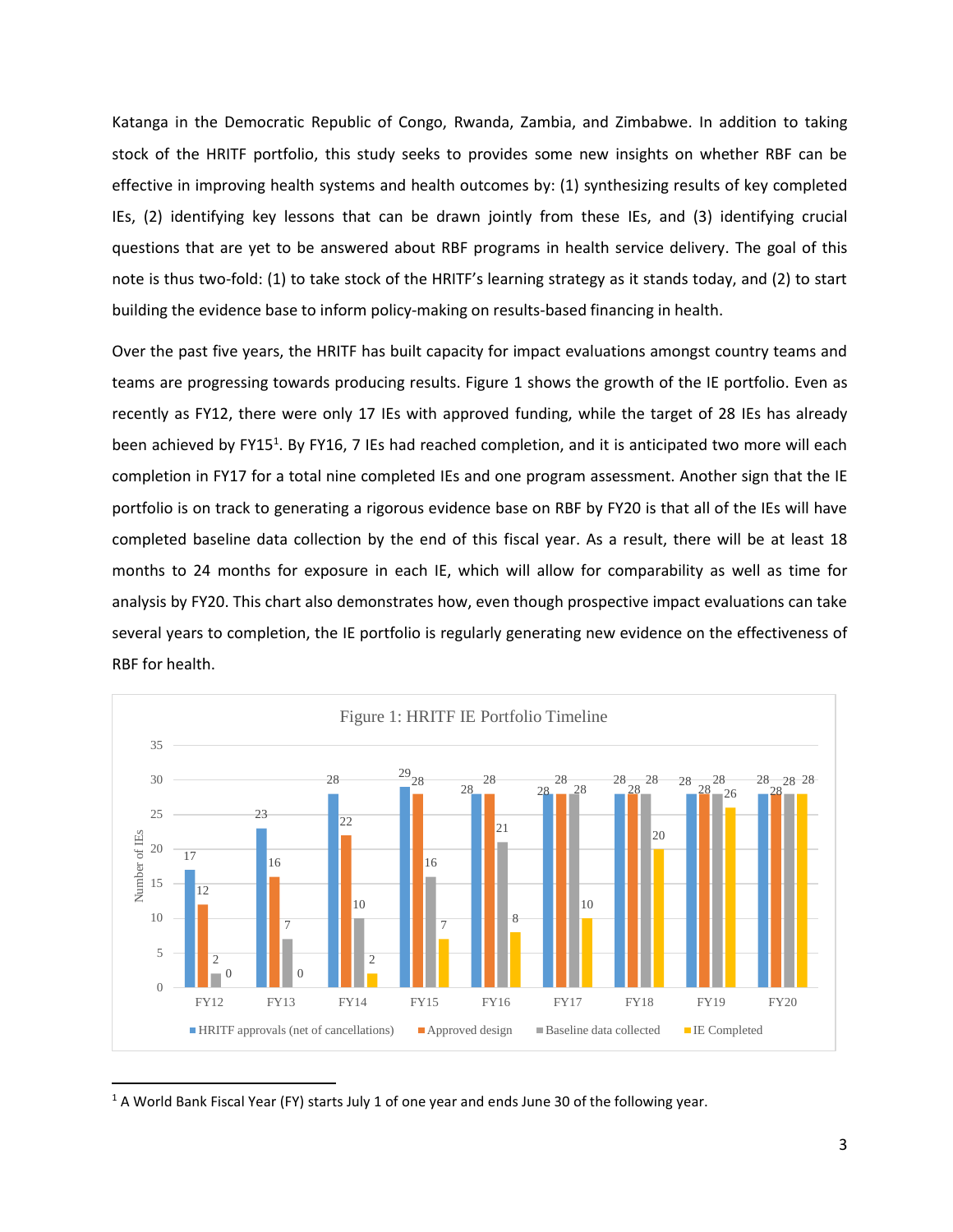Figure 2 highlights the expected timeline of results from the impact evaluations (excluding the program assessment and enhanced program assessments). While new results are expected every year, fifteen impact evaluations<sup>2</sup> remain at the early design stage, for which the timeframe still is to be confirmed, and also for which there are opportunities to drive the learning agenda on RBF more proactively. In addition, many IEs in the HRITF portfolio use a combination of quantitative and qualitative tools to help us understand the mechanisms behind any observed impact, and to unpack the "black box" of complex RBF projects into the specific program design elements.



The HRITF has achieved the objective to facilitate learning on RBF through the development and use of a conceptual framework that disentangles the causal chain according to which one would expect RBF to produce positive results on healthcare delivery, quality of care, healthcare utilization and ultimately, health outcomes. This conceptual framework currently pertains to Performance-Based Financing(PBF) schemes to respond to the immediate demand for learning in the portfolio, however it can easily be adapted to other types of RBF and includes key behavioral and organizational changes that RBF, broadly speaking, is to bring about. The current learning activities of the HRITF are embedded in that framework and the current gaps of the HRITF learning portfolio are mapped out according to that framework.

In addition, over time, HRITF has identified learning gaps and initiated learning activities focusing on key aspects of RBF. The analytical product on verification in RBF has been finalized and reported on to donors, while and several case studies highlighting the current verification system of various countries, its strengths and gaps, have been published on the rbfhealth.org website. The human resources for health

 $\overline{\phantom{a}}$ 

<sup>&</sup>lt;sup>2</sup> These impact evaluations are being conducted in Armenia, Benin, Burkina Faso, China, The Democratic Republic of Congo, The Gambia, Ghana, Haiti, Kyrgyz Republic, Liberia, Nigeria, The Republic of Congo, Senegal, Tajikistan, and Zimbabwe.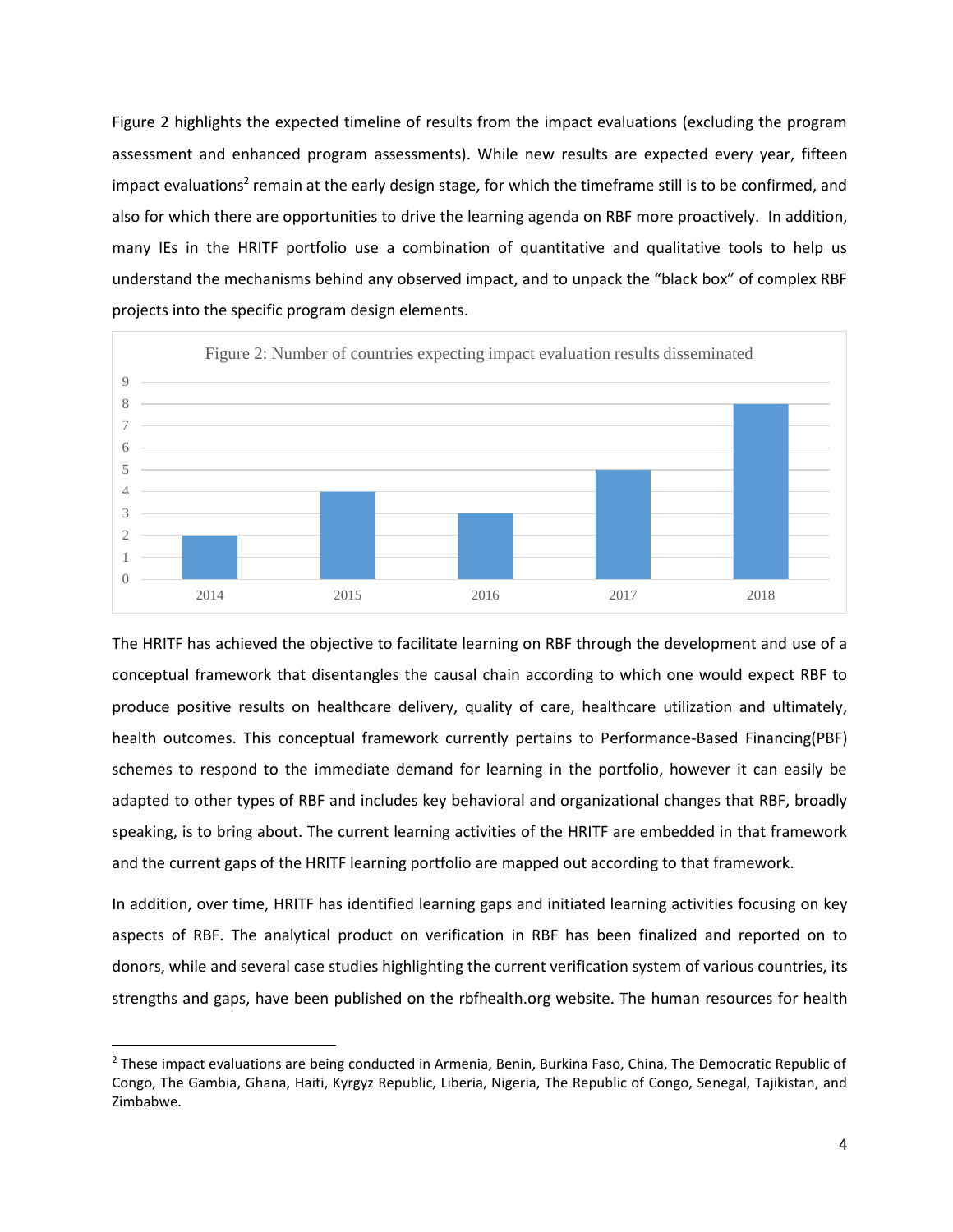study has also been finalized recently; findings were disseminated through a blog post and paper. Through these analytical products, impact evaluations, LFRI case studies, the HRITF has built a comprehensive approach to learning, using a variety of methods to learn on the diversity of RBF in a timely manner.

Through the active encouragement of impact evaluations, whereby a rigorous impact evaluation generally has to accompany each Country Pilot Grant, the HRITF cultivates a culture of evaluation and learning within country teams implementing RBF projects. Over time, several country teams came back to the HRITF with more ideas and topics to learn about. Knowledge dissemination through the RBF website and the sharing of knowledge and experiences through seminars and workshops that bring the various implementing countries together, play a pivotal role in the HRITF program. These activities help enhance the learning and application of this learning to countries implementing and evaluation RBF programs.

The HRITF provides all needed technical support to country teams to ensure that data are promptly and carefully analysed and that all technical reports meet pre-established quality standards. These reports will be carefully reviewed by the HRITF team to ensure that the quality of the analysis. Timely dissemination will be encouraged and supported. The HRITF team also supports the country teams to make the data and documentation publicly available in a timely manner. The synthesis of lessons from the HRITF portfolio is an ongoing process and will strive to incorporate new results, judiciously incorporating important new lessons and nuances as the second generation of IEs provides a wideranging set of lessons on topics including purchasing quality. The timely dissemination of results is another key component of the knowledge built by the HRITF portfolio. To this end, the midterm review of projects receives inputs from the associated impact evaluation, and in many cases such midterm reviews have incorporated course corrections based on the input from the IE. Results are, of course, first disseminated in country, and then more widely through the IE workshops, health economics and policy conferences and other seminars. Furthermore, the team will ensure that impact evaluations with the more complex lessons or a wider reference population are actively sharing these lessons with the HRITF community as well as the wider RBF community of practice.

In addition, the HRITF conducted several training and technical assistance activities which helped build team capacity on impact evaluation and LFRI. For instance, regularly-conducted workshops bring together the country teams implementing and evaluating RBF projects to share findings and to learn from each other. In addition, targeted workshops have been held for several country teams, including Benin,

5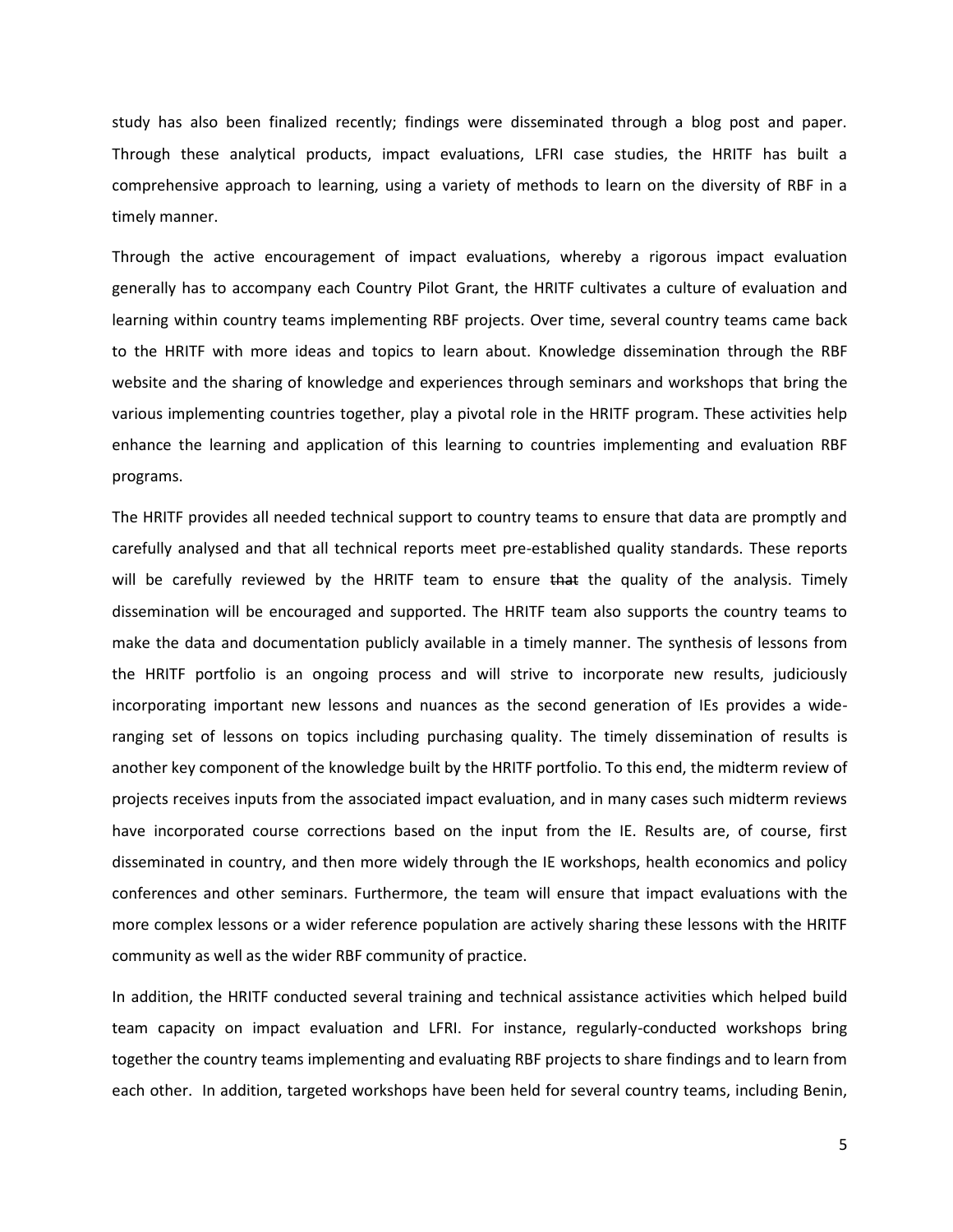Cameroon, Central African Republic, Nigeria and Rwanda. During these workshops, teams have worked with HRITF staff to work on IE design and research question selection, data analysis and report writing and dissemination. By building on this culture of evaluation and creating local ownership of the IE and its results, HRITF views these capacity building activities as a vital component of its efforts to build evidence on RBF programs.

## **2. Summary of key results thus far**

l

Seven completed impact evaluations in the HRITF portfolio provide key evidence on the impact of RBF programs in health service provision. These impact evaluations were conducted in Afghanistan, Argentina, Cameroon, the Haut-Katanga district of the Democratic Republic of Congo, Rwanda, Zambia, and Zimbabwe. For each of these countries, this note first reviews any notable results on (1) coverage indicators, (2) measures of structural and process quality<sup>3</sup>, (3) human resources, and (4) costeffectiveness.

Afghanistan implemented a third party-implemented P4P pilot from 2010 to 2015 at two levels: primary care and hospital. In both cases, facilities are provided a performance bonus of up to ten percent of the value of their existing contract with the Government based on a quantity and quality checklist. Additional quality-based payments were made to hospitals but not primary care facilities.

The evidence from Afghanistan comes from two separate endline studies. Due to security reasons, the initial impact evaluation, conducted by Johns Hopkins University, had to be cut short, and the evaluation team had to move the endline survey up in time, thereby substantially shortening the exposure period, and also leave out two provinces due to security reasons. Therefore, in order to gauge the impact of the intended exposure period and the inclusion of all treated provinces, a second endline survey was conducted in all the treated provinces after the security situation stabilized. We discuss results from both endline surveys. In the P4P pilot in Afghanistan, randomly selected primary care facilities from matched pairs of facilities were assigned either to the P4P arm or the control arm in 11 provinces. P4P facilities were given bonus payments based on the volume of nine health services provided. Additional annual payments were made based on a balanced scorecard assessing the quality of services, and contraceptive prevalence rates to the implementing NGOs.

<sup>&</sup>lt;sup>3</sup> Structural quality refers to the hospital buildings, financing, equipment, supplies, and staff. On the other hand, process signifies all the interactions between patients and providers throughout the delivery of care.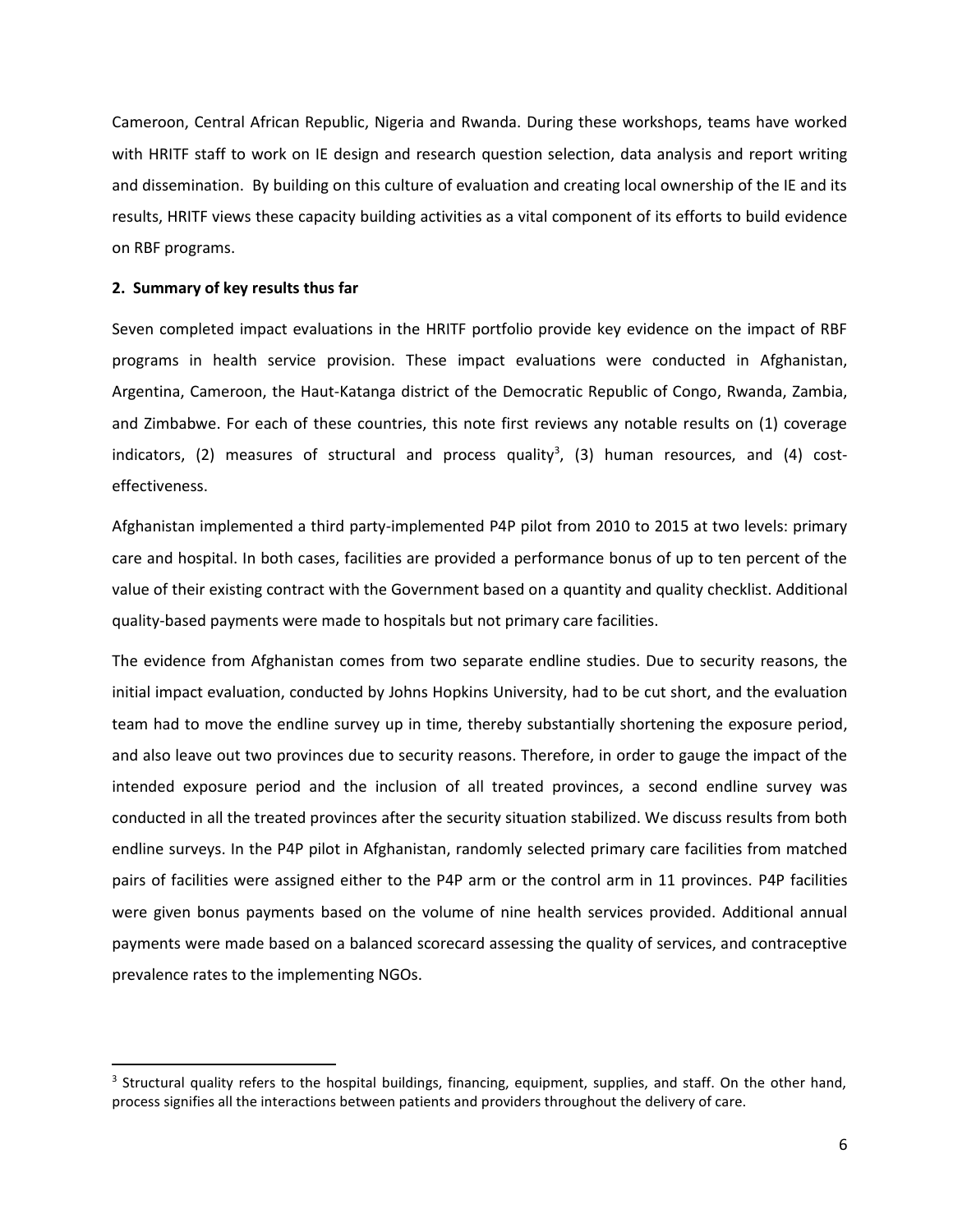The first evaluation found no significant differences in any of the five MCH coverage indicators (modern contraception, antenatal care, skilled birth attendance, postnatal care, and childhood pentavalent vaccination) or indeed on equity measures between the P4P arm and the comparison arm. However, substantial increases were observed in the quality of patient examinations and counselling, as well as in the time spent with patients. The study also noted significant difficulties communicating the intervention design to the health workers, and that health workers reported not understanding the structure of the bonuses. Results from the second endline are largely similar, with few statistically significant differences between the treatment and control arms on utilization of health services. However, focusing on the nine provinces surveyed in the first endline as well, which remained relatively stable throughout the program's duration, the study found improvements in staff training and the availability of medical supplies, as well as in facility-level management. Qualitative work showed that the RBF program was considered a good additional motivator even though salaries and the incentive were not always received on time.

Starting in 2004, Argentina's *Plan Nacer* delivers insurance for MCH services to uninsured families. The program allocates province-level funding on the basis on beneficiary enrollment as well as providing incentives following a pay-for-performance model based on indicators of the use and quality of MCH services and health outcomes. The provinces use these resources to pay health facilities to provide maternal and child health care services to beneficiaries. Two studies provide evidence on this program the first was an impact evaluation of the entire program that used civil registration data on birth records in seven Argentine provinces for 2004 to 2008, while the second uses administrative data from the Misiones province to test the long-term impact of a 2010 experiment that temporarily but steeply increased incentives paid to providers for increasing early initiation on perinatal care.

The *Plan Nacer* IE found that the program increases the number of perinatal care visits as well as the probability of receiving a tetanus vaccine. Beneficiaries also had a 19% lower probability of low birthweight compared to non-beneficiaries. Beneficiaries have a 74% lower chance of in-hospital neonatal mortality in larger facilities, approximately half of which reduction is due to from fewer low birth weight babies and half from better postnatal care. Results also show that the financial autonomy provided to facilities by *Plan Nacer* allowed a better allocation of scare resources, which in turns had positive impact on health outcomes of beneficiaries. The cost-effectiveness analysis finds *Plan Nacer* to be highly costeffective compared with Argentina's gross domestic product per capita over this period. However, the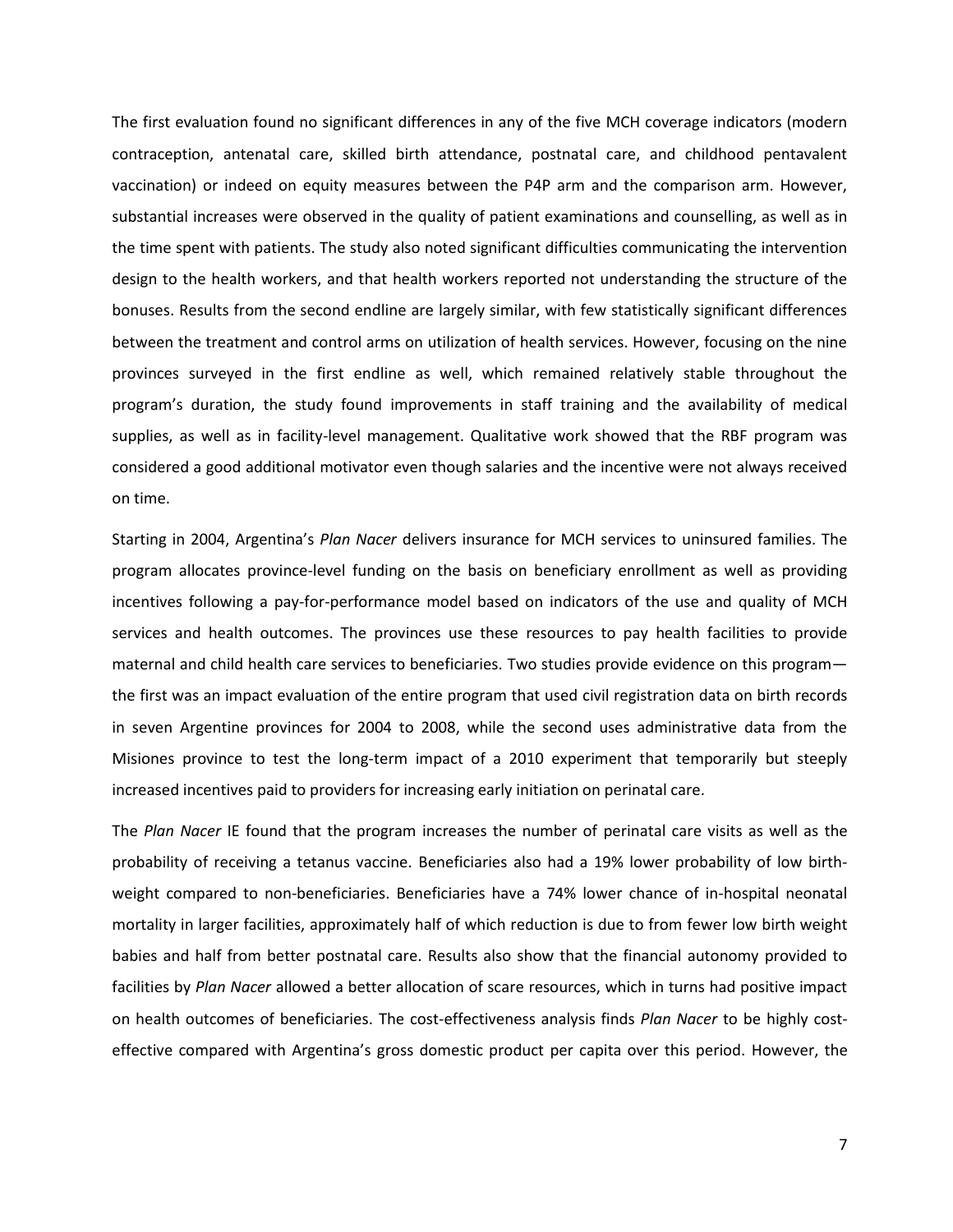study also found small negative spillover effects on prenatal care utilization of non-beneficiary populations in clinics covered by Plan Nacer, but no spillover was found on birth outcomes.

The second evaluation of the Argentinian RBF project focuses on the Misiones province and uses a randomized field experiment to provide key evidence on the sustainability of effects of RBF incentives. The evaluation estimates the effect of large (three-fold) but temporary increase in financial incentives for health care providers on the initiation of prenatal care in the first trimester of pregnancy. Results show the rate of early initiation of prenatal care was 34% higher in the treatment group than in the comparison group while the incentives were being paid, and that this effect persisted 12 months after the incentives ended. Results, however, also suggest that the quality of care may have remained a constraint to improving health outcomes as the increase in early initiation of prenatal care did not have any effect on birth outcomes. Nonetheless, the study also finds that large-but-temporary incentives can be more costeffective at motivating provider performance and changing clinical practice than permanent incentives when providers face fixed costs to changing clinical practice routines.

Cameroon started a PBF pilot in 2012 in 14 districts in three regions of the country. The evaluation compared four arms: (1) the standard PBF package, (2) the same level of financing but not linked to performance, and with the same levels of supervision, monitoring, and autonomy as PBF, (3) no additional resources or autonomy, but the same levels of supervision and monitoring as PBF, and (4) pure comparison. For the PBF arm (arm 1), preliminary results show significant increases in coverage of the children vaccinations (including the polio 3 vaccine) and maternal immunization against tetanus as well as the coverage of modern methods of family planning, but no significant changes for timely ANC and infacility deliveries. In terms of structural quality, the PBF arm (arm 1) as well as the additional financing arm (arm 2) saw increases in the average availability of necessary equipment, particularly materials for delivery and neonatal care. Process quality also appears to have improved in the PBF arm, with more qualified health workers present on site than in the other arms. Even though out-of-pocket health expenditures decreased for household in the PBF arm, this decrease in revenue did not come at the cost of process quality: there were no negative spillover effects on completeness of services and advice provided during antenatal visits and consultations for children under 5. Perhaps not surprisingly, then, given these impacts on quality of care, client satisfaction also increased for medical consultations for children younger than 5.

The Haut-Katanga district of the Democratic Republic of Congo started a P4P pilot in 2009. In the DRC pilot, facilities' payment was determined by the quantity of services provided relative to the other health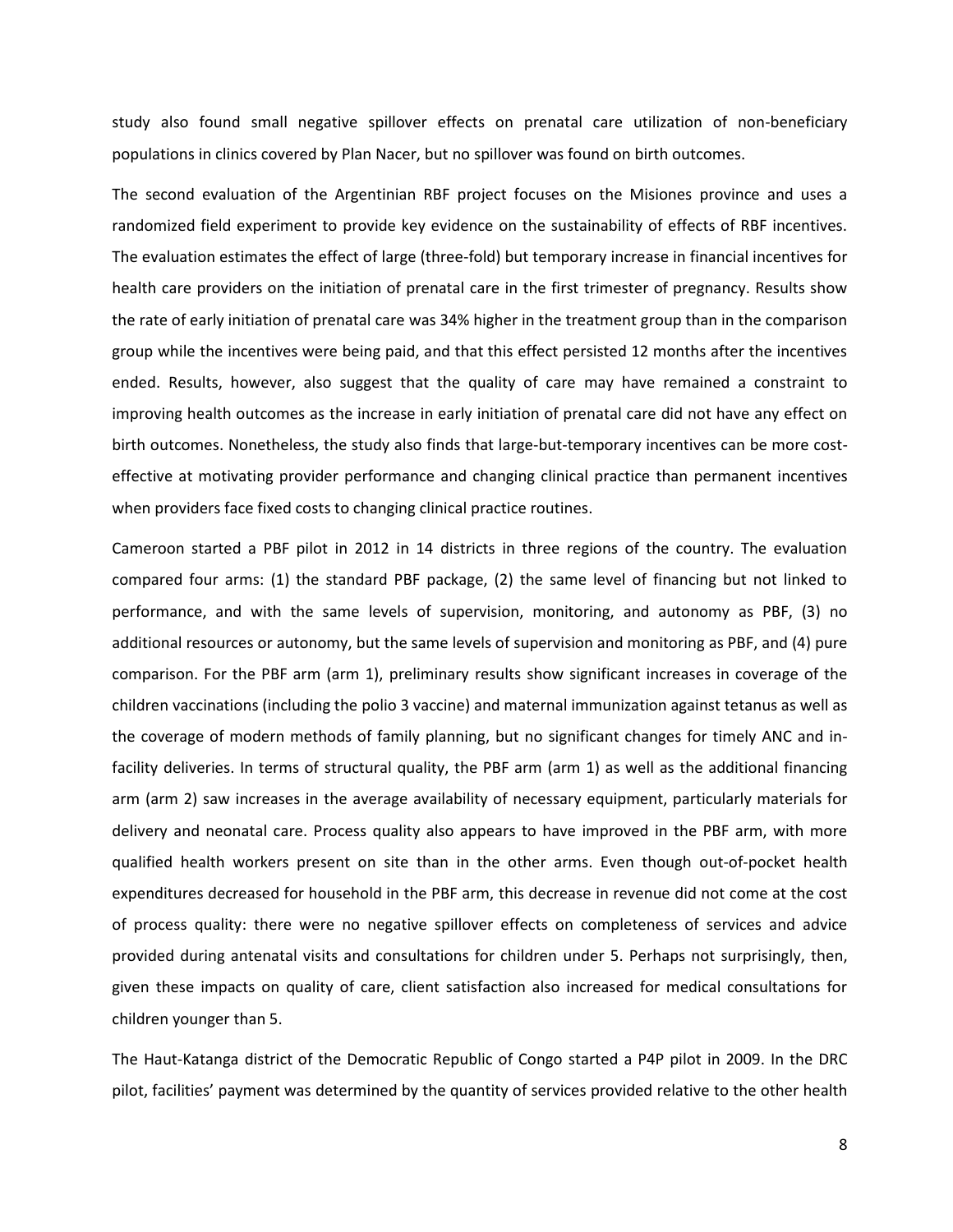facilities rather than to the quality of care provided. In contrast, the amount allocated to each facility in the comparison group was calculated based on the staff in the facility. Health facilities were randomly assigned to either the treatment or comparison group. Both groups benefitted similarly from construction/rehabilitation, provision of equipment and medicine, staff training, and user fee reduction policy. However, payments in the treatment group were supposed to be contingent on external verification of results, while payments in the comparison group were solely based on the number of rankspecific staff employed. In addition, in the treatment group health facility managers were granted increased financial autonomy to distribute the payment subsidies among facility staff. However, the implementation of the program deviated significantly from the intended design of the program. Most significantly, there were several interruptions in the payment schedule and the comparison group received substantially higher payment levels during the first six months of the two year-long intervention. Furthermore, as facilities in the treatment group reduced the prices of their services but were unable to attract more patients, revenues were substantially lower in the treatment group than the comparison group, leading to 42% fewer resources for the treatment facilities, and 34% less income for health workers in the treatment group than in the comparison group.

Despite these challenges, the evaluation finds that financial incentives linked to performance outcomes led to a 43% increase in the provision of preventive sessions for targeted services in the treatment group than in the comparison group, with no discernible impact on the quality of these services or associated patient satisfaction. In addition, the autonomy associated with financial incentive system in the treatment group also led to a more egalitarian distribution of the bonus payments among facility staff. However, these increases did not translate into higher levels of service utilization or better health outcomes. While the evaluation questions the sustainability of RBF programs because the RBF arm was associated with significantly lower intrinsic motivation after the intervention ended, such de-motivational effects may equally likely have been caused by the significantly lower resource availability in the treated facility.

In 2010, the 'second generation' of PBF in Rwanda, the Community Performance-Based Financing (CPBF) program, was initiated to tackle the remaining issue of low utilization of health services by mothers and their children. The Community PBF implemented the following three interventions: (i) demand-side inkind incentives for women, (ii) performance-based payment for community health worker (CHW) cooperatives, and (iii) combined demand-side and CHW cooperative performance payments. The three CPBF interventions were introduced in October 2010; the evaluation randomly allocated sub-districts of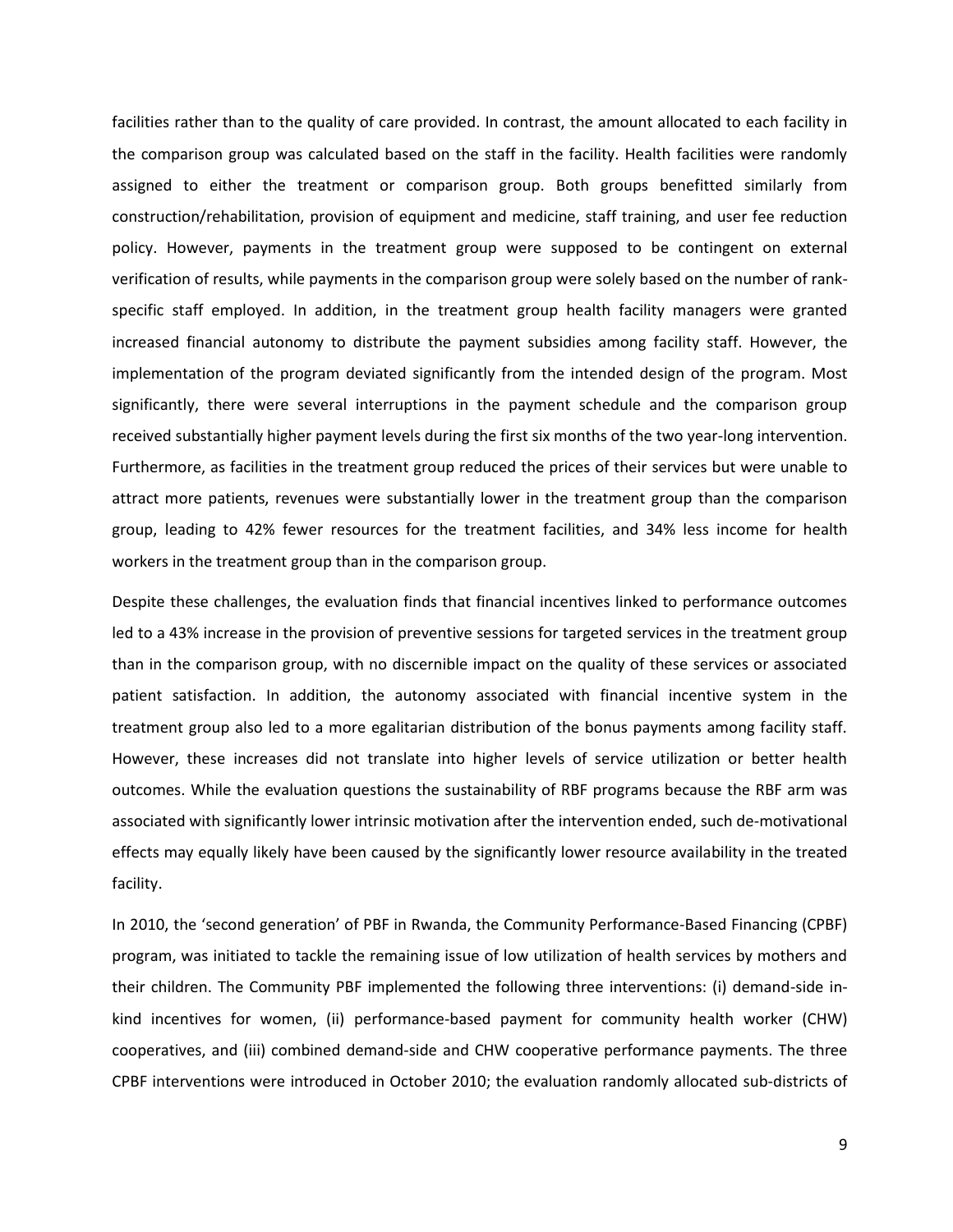the country into four study groups: three implementing the above CPBF interventions, and one pure comparison group. The first PBF pilot in Rwanda, started in 2005, provided bonus payments for the quality and quantity of 14 targeted MCH indicators directly to primary health centers in all districts without a pre-existing pay-for-performance scheme. The evidence from this study showed a large and significant positive impact on institutional deliveries, the quality of prenatal care, and the utilization of preventive care for young children.

During this period, Rwanda independently experienced significant and continuous progress made with respect to many indicators of maternal and child health. Nonetheless, comparing baseline and endline outcomes of the comparison group that was not exposed to the demand- or supply-side incentives schemes introduced by CPBF, the IE finds that the supply-side incentives to CHW cooperatives did not affect any of the outcome indicators, with no significant differences in the rate of women who report timely ANC and PNC or skilled-attended in-facility delivery or in self-reported behaviors of CHWs including the number of hours spent on health work, the number of households visited or the frequency of consulting other CHWs. CHW satisfaction and motivation did not change overall, although there is little variation in the responses to these questions. The demand-side in-kind incentives, on the other hand, are found to have a significant positive impact on timely antenatal and postnatal care. Relative to the comparison group, women in the demand-side-intervention-only arm were almost 10 percentage points more likely to attend ANC during the first four months of their last pregnancy and 7 percentage points more likely to attend PNC within the ten days after delivery.

However, the data also show some challenges with the implementation of the supplementary demandside program of conditional in-kind transfers, with many health centers reporting difficulties with the procurement of the gifts and experiencing frequent stock outs. To some extent, these reports might be due to the fact the endline survey took place months after the last funds were transferred to the health centers. Among the women who reported being eligible for the transfers during the years in which the program was implemented in their sectors, a majority reported not receiving the transfers. On the other hand, preliminary qualitative evidence from Rwanda also suggest that the involvement of the CHWs was key to the program's success as they helped create demand for health services by engaging with the communities.

In 2012, Zambia implemented an RBF pilot project in ten districts. The Zambia IE was a three-arm evaluation that tested RBF against an enhanced financing-only arm and a pure comparison arm. Of the nine indicators directly targeted by the RBF program through the incentive structure, some responded to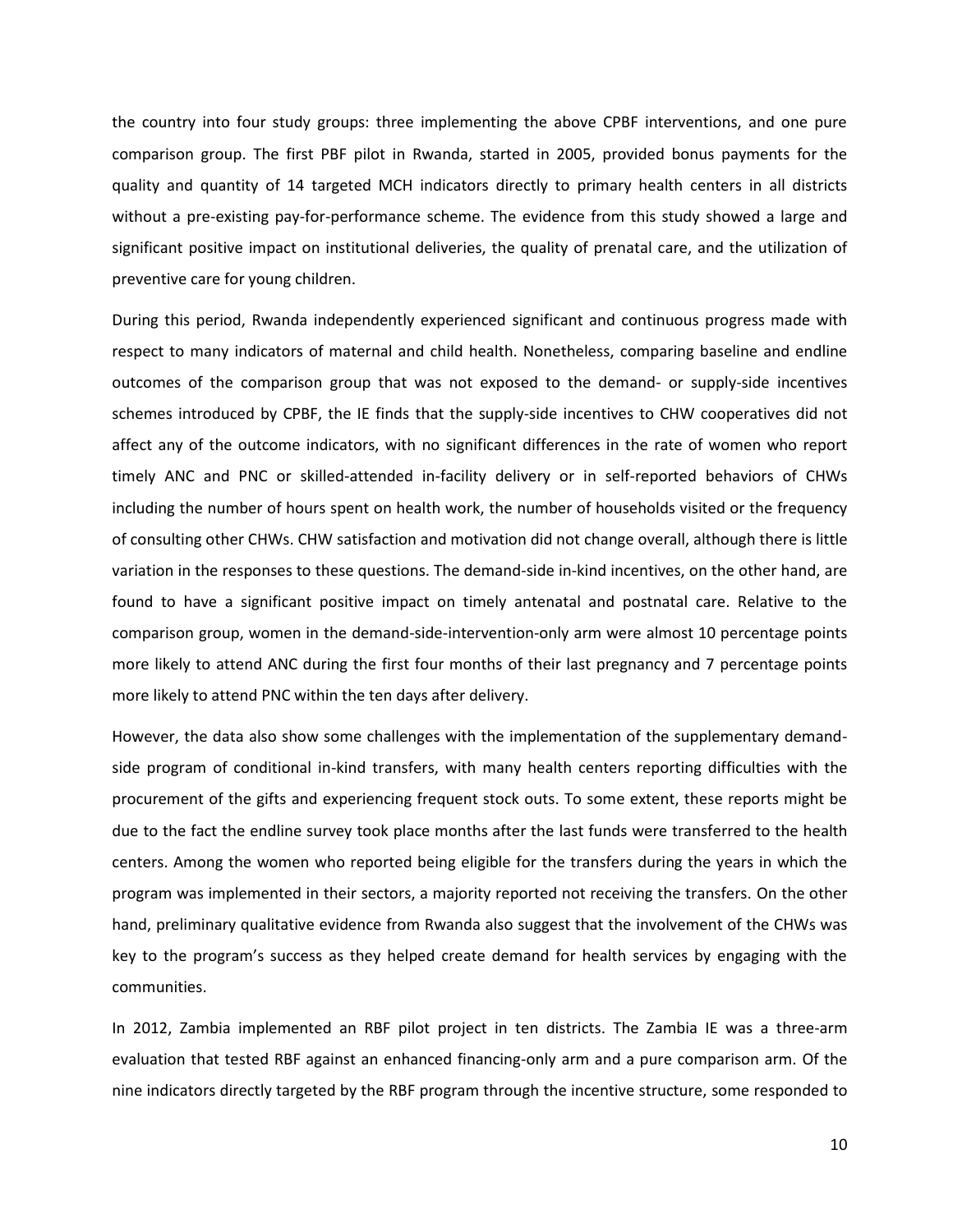the RBF program, with a broadly similar set also showing improvements under the enhanced financing arm. Institutional deliveries and skilled birth attendance increased substantially in the RBF districts relative to the comparison arm, but rose by even more in the enhanced financing arm relative to the pure comparison arm. One of the most important gains in the RBF arm was that the first ANC visit was earlier by two weeks as compared to the two other arms. In addition, while full vaccination coverage declined in both, the enhanced financing and comparison arms, it remained constant or slightly higher in RBF districts, suggesting that the RBF program was protective with respect to some measures of immunization coverage.

On the other hand, the rate of change for any PNC was more rapid in the enhanced financing arm as compared to RBF districts.

The evaluation also found some improvements in structural quality in the RBF arm and mixed results on process quality: patient counseling appearing to have worked better in the RBF arm, but testing and supplement provision being better in the enhanced financing arm. Health workers in RBF facilities also spent significantly more time during consultations with their patients as compared to both other arms. In contrast to the DRC and Rwanda pilots, the Zambia study found large gains in health worker satisfaction and staff motivation. Results show that health workers received about 10% of their official staff salaries on average as RBF staff incentives. It is important to note that by the end of the program, the proportion of disbursement to the enhanced financing arm as compared to the RBF districts was only 56%. Lastly, results from the cost-effectiveness analysis show that the RBF program is cost-effective in improving maternal and child health when compared to the pure comparison arm, but the results are mixed when compared to the enhanced-financing arm; nonetheless, the estimates generally point to favorable impact of the RBF arm.

The Zimbabwe RBF pilot program has three components: (i) results-based contracting; (ii) management and capacity building; and (iii) monitoring and documentation. Unlike in the Haut-Katanga, where quality was not incentivized, under the first component of the Zimbabwe pilot, a portion of financing received by health facilities depends on the quantity and quality of services, with a focus on maternal and child health. User fees were abolished in RBF pilot program districts, with the aim of improving access to care. Key indicators such as delivery by skilled provider and in-facility delivery improved faster in RBF districts than in control districts. Findings suggest a largely positive message around quality with *some* dimensions showing significant improvements under RBF, but not others: improvements were observed for selected measures of structural quality, as well as increased availability of certain equipment. Conversely, for both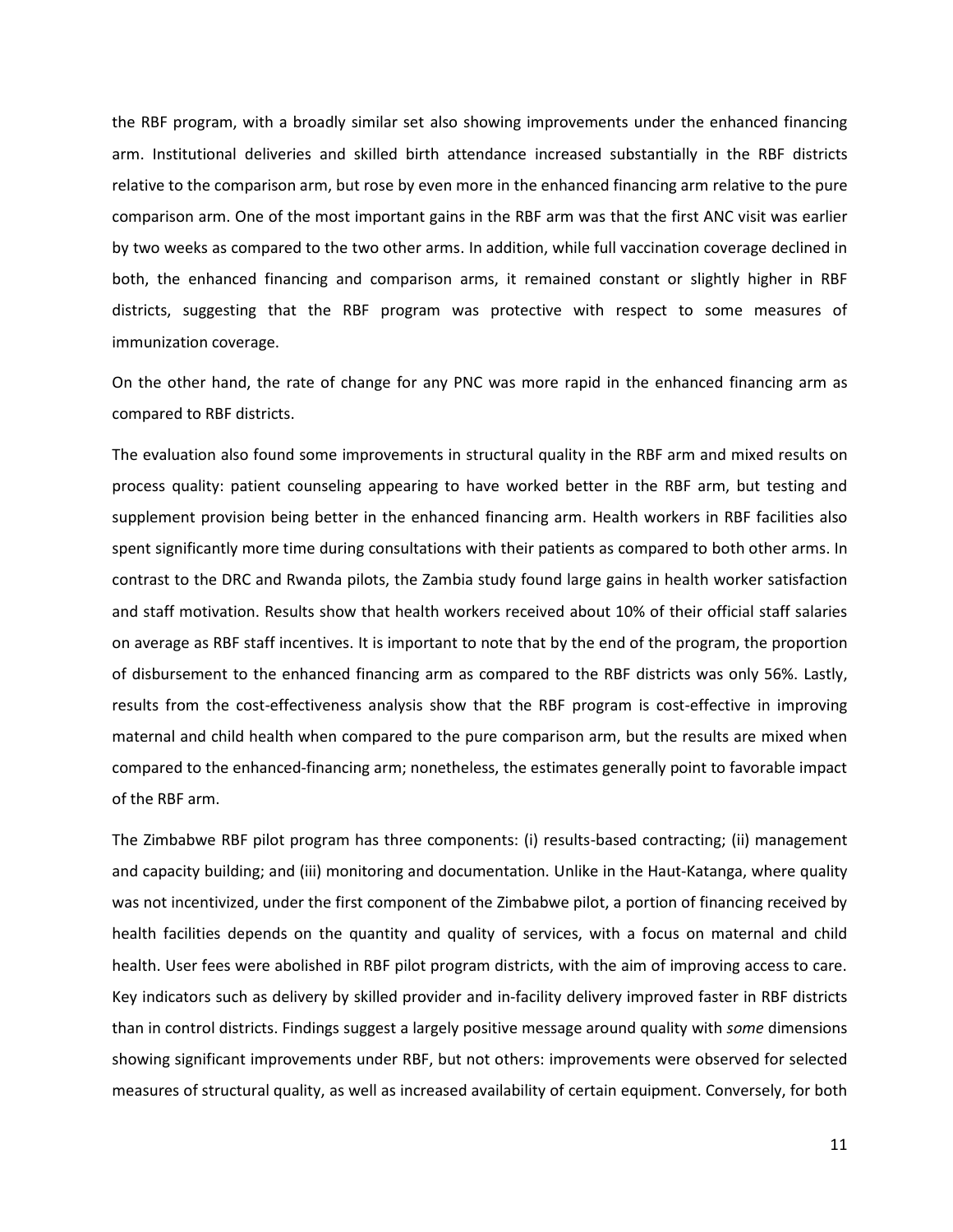the RBF and control districts, the availability of the majority of medicines, supplies, and equipment remained relatively unchanged, with minor fluctuations across products from baseline. A key indicator of the system-level effects was the strong evidence suggesting no neglect of non-incentivized services. Of note, none of the non-incentivized services investigated showed a decline in the number of cases treated, as would be expected if task shifting affected these services. For many of these services there appears to be a slight increase in volume, suggesting that service coverage actually increased for a broader set of services than those directly incentivized. Key enabling factors included improved autonomy, decentralized decision-making, and strengthened facility-level governance. Findings also suggest greater positive effects for the lesser-educated groups and the poor. Finally, the cost-effectiveness analysis finds the intervention to be highly cost effective; indeed, it is as cost-effective as a single-purpose MCH intervention, even without accounting for broader health system benefits.

However, as in the Haut-Katanga pilot, the RBF program had varied effects on health worker motivation. According to the qualitative findings, although staff were strongly motivated by incentives and their improved ability to serve the community, they also expressed their dissatisfaction with reduced service unit prices, the proportion of incentives relative to their tasks and those of their peers, limited leadership ability among supervisors and heads, and increased patient load, contributing to a higher workload and consequent burnout.

## **3. Summary of key lessons thus far**

Even with a relatively small number of complete IEs, the HRITF portfolio already provides indicative evidence suggesting that RBF approaches to health delivery can be highly effective and even cost effective when it comes to improving coverage and the quality of targeted services across many aspects of maternal and neonatal health. While this evidence is by no means definitive of the global impact of RBF in maternal and child health, it comes from rigorous impact evaluations in Argentina, Cameroon, Rwanda, Zimbabwe, and Zambia, and to a limited extent, from the Haut-Katanga pilot in the DRC. There is also evidence of general health system strengthening in terms of more active supervising and monitoring roles, more quantifiable involvement with communities, and increased health worker satisfaction. These system-level impacts can have knock on effects on population-level health outcomes that may extend well beyond the life of the evaluation period.

Methodologically, the HRITF IEs have been encouraged to use cost-effectiveness studies, discussed in depth in the synthesis of the qualitative learning from the HRITF portfolio, and qualitative methods to complement quantitative results. Indeed, such studies have been relatively successful at unpacking the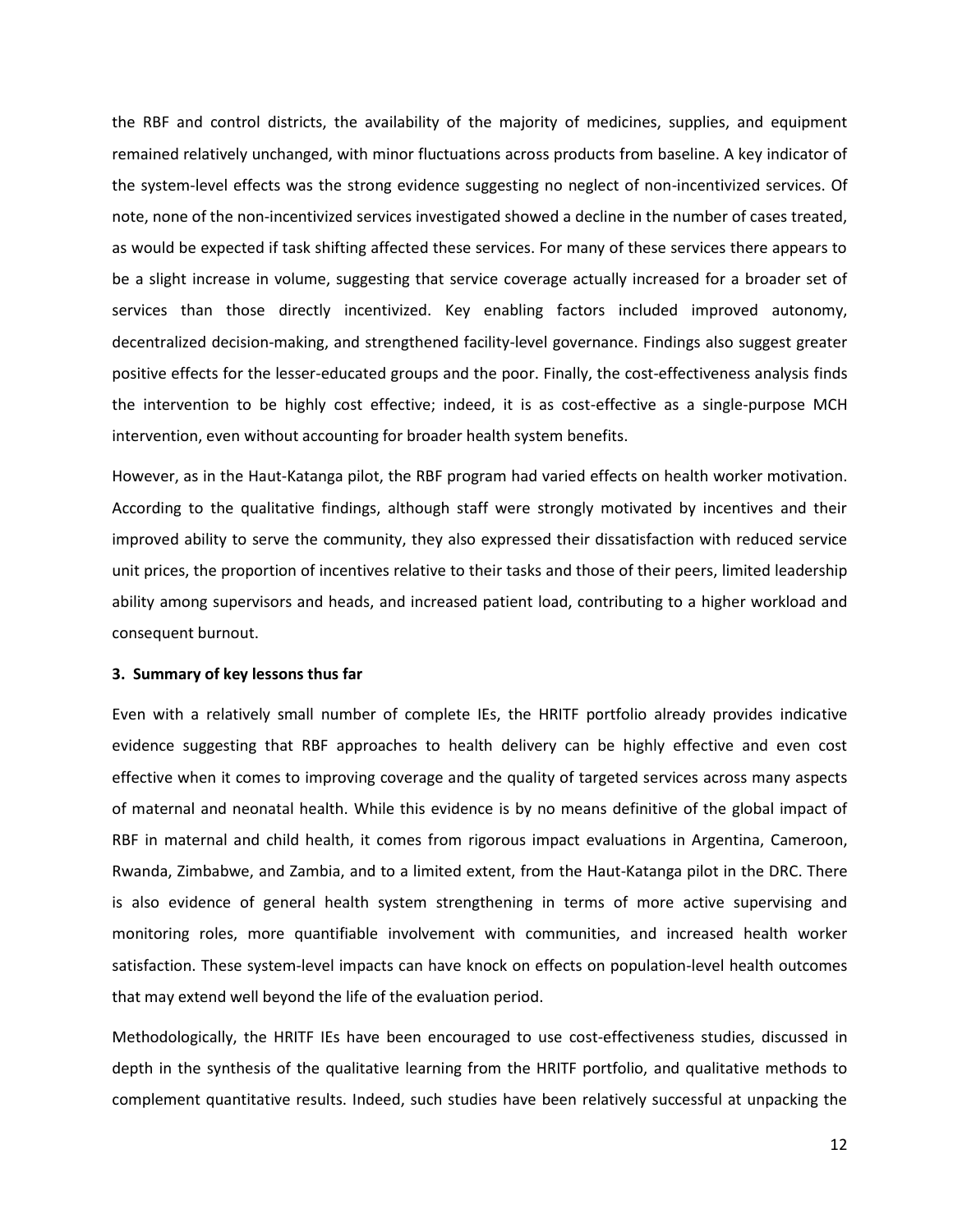various components that typically comprise an RBF intervention in Afghanistan, Cameroon, Rwanda, Zimbabwe and Zambia. However, program process monitoring and evaluation must also be used systematically to enhance learning from implementation, which is critical for the successful implementation of an RBF program. Mid-course changes effected in the Zimbabwe program were largely informed by the process monitoring and evaluation studies jointly commissioned by the government and the Bank.

Evidence, both from within the HRITF portfolio and from external evaluations, illustrates that demandside and supply-side incentives work on different margins and may work best when combined—demandside incentives can directly increase health-seeking behavior beyond what supply-side incentives can achieve by themselves. Improved quality and outreach by health providers can have an additional, indirect impact. In addition, the early evidence from the HRITF IE portfolio suggests that supply-side incentives encourage health providers to deliver more and better care to people who have made it to the facility. However, given the complexity of the RBF interventions, it is also important to understand the nature of the bottlenecks to improving health outcomes. For instance, the qualitative work in Afghanistan identified the lack of attention to demand-side considerations as one of the flaws of the RBF pilot implemented there. Such consideration of demand-side aspects need not necessarily come in the form of a voucher or cash transfer: early results from the qualitative study in Rwanda also suggest that the involvement of the CHWs was key to the program's success as they helped create demand for health services by engaging with the communities. Relatedly, evidence from Zambia and Cameroon points out that, depending on the targets, enhanced financing can also produce good results on indicators as shown in this study. This is an area that would benefit from further research and testing. One of the first evaluations of the RBF mechanism in Rwanda found strong gains in targeted indicators against a compensated financing arm, but was unable to evaluate the enhanced financing arm against a pure control.

Another common theme in the results from Argentina, Afghanistan, Cameroon, Zambia and Zimbabwe is that RBF schemes effectively improve autonomy at the facility level. Even the evaluation of the first generation RBF pilot in Rwanda noted that provider-control is key to success. The autonomy associated with RBF enables more responsiveness to health facility needs by health workers, which not only benefits incentivized indicators but perhaps also enables health providers to address broader health systems challenges such as stock-outs for drugs and non-incentivized conditions such as non-communicable diseases, as exhibited by increased reported services in these areas. A better allocation of scarce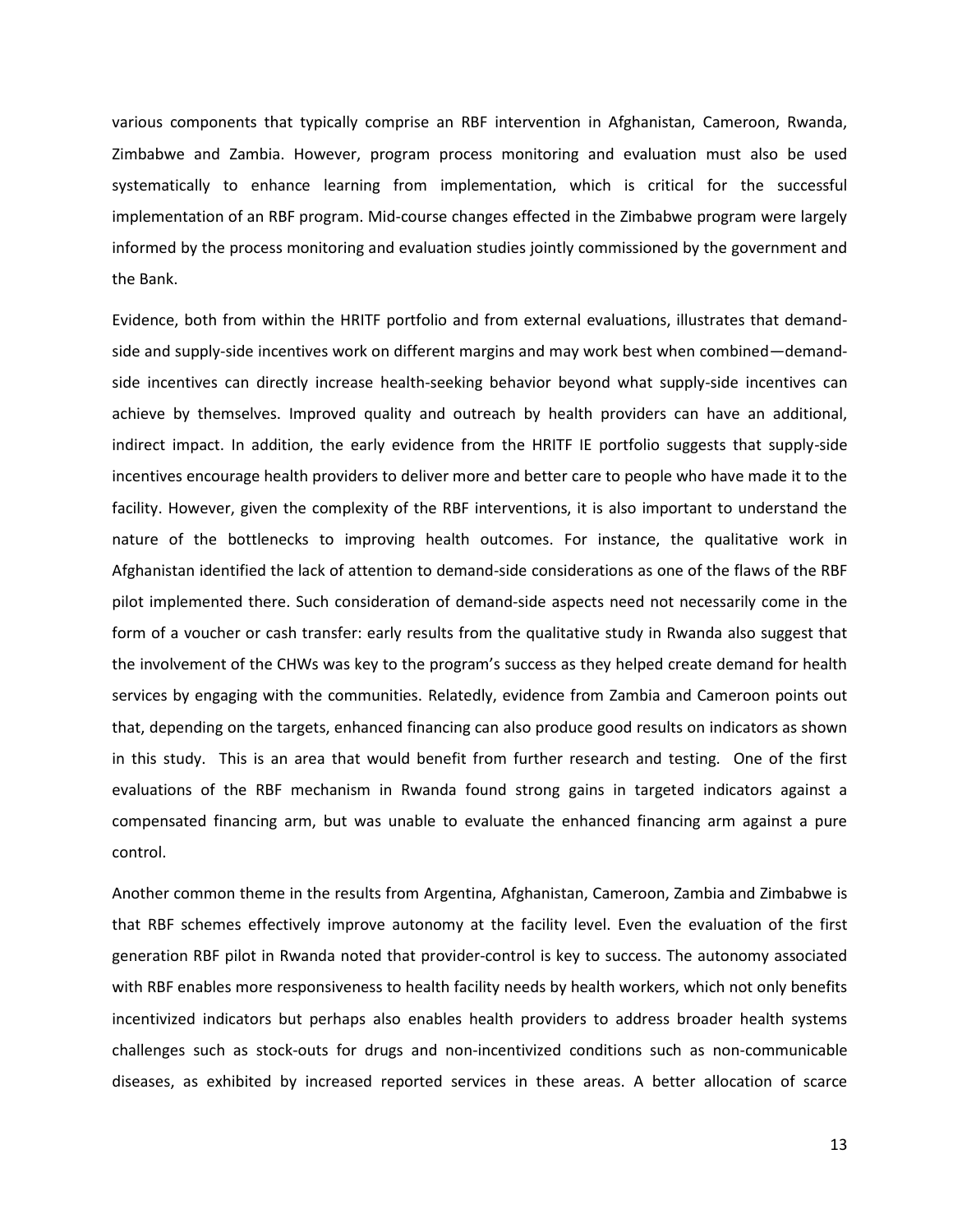resources has a positive impact on health outcomes. Direct disbursement of funds to front-line service delivery levels, an effective disbursement mechanism, and decentralization of expenditures can further increase predictability of funding and managerial autonomy.

RBF programs also had significant and generally positive effects on the quality of care provided: the IEs from Afghanistan, Cameroon and Zimbabwe all show measurable improvements in structural and process quality. In addition, the IE in Zambia found some improvements in structural quality in the RBF arm, and somewhat more limited, but positive, results on process quality. Health workers in RBF facilities in Afghanistan and Zambia also spent significantly more time during consultations with their patients. While another concern may have been that incentivizing certain services led to a decrease in the quality or quantity of non-incentivized services, the DRC pilot shows that, despite an increase in the provision of preventive services, the quality of care did not change, suggesting the absence of spillovers from the provision of more services. The IE from Zimbabwe shows that RBF facilities also provided more nonincentivized services without measurable changes in process quality.

While the majority of impacts on quality appear to be positive, the results on human resources for health outcomes such as health worker satisfaction and motivation and evidence from the qualitative studies point out that (i) uncompensated price reductions of RBF services can induce negative effects in motivation among health workers, as in Zambia and the DRC pilot; (ii) the need to start at a sustainable level in pricing structures of incentive schemes and introduce increases based on robust financial analysis, as in Zimbabwe; and (iii) team incentives play a positive role in health facilities beyond just monetary transfers as in Zimbabwe.

The evaluations reviewed above also demonstrate the importance of continued innovations on ways to intelligently measure and incentivize quality measures of care in maternal and child health, which are more complex than coverage indicators. Related to this, given that quality of care is multidimensional, starting with structural quality indicators and then progressively introducing process measures of clinical care is critical to allow health providers to address less complex quality of care issues first, develop better understanding of RBF and quality of care, and then shift gradually toward more demanding measures of care under the RBF pilot.

While this finding may at first glance appear obvious, adequate levels of incentives need be offered to providers to affect behavioral change. The relatively low power of RBF incentives in relation to guaranteed salary (often on the order of 10% of salary) may limit some of the possible gains from RBF schemes. Indeed, the strongest evidence for sustained impacts from RBF comes from the Misiones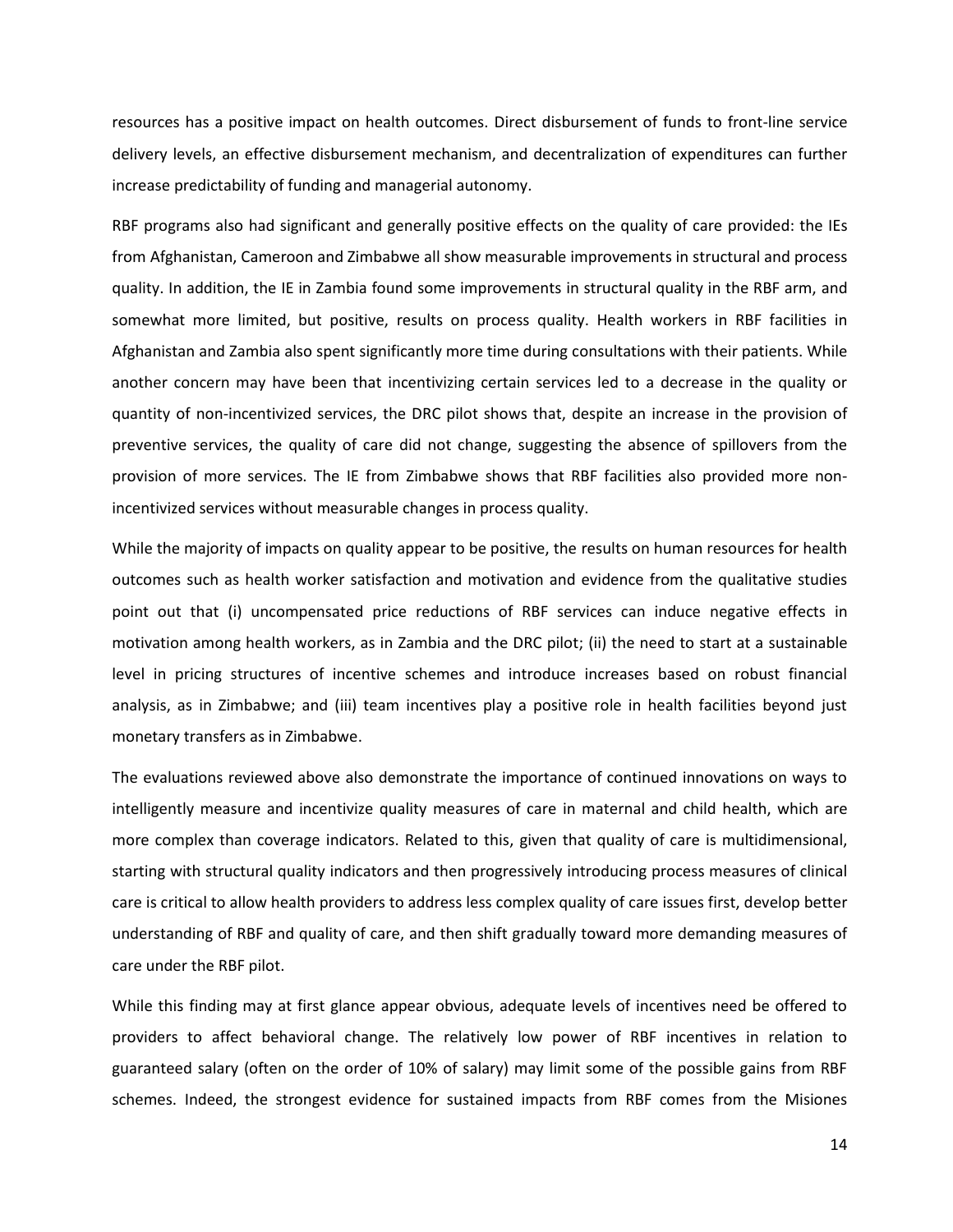province, where the increase in incentives was substantial—threefold. It may also be the case that the signaling effect of an incentive introduced by a health system in an environment that previously did not incentivize individual services may be somewhat more effective at changing behavior than the income effect of the relatively small incentive amount offered. As such, provider effort may be relatively inelastic at small incentive levels apart from the "nudge" of the introduction of the incentive scheme. Further RBF studies from other settings will hopefully shed further light on this issue. On the other hand, the varying impacts estimated by these evaluations suggest the importance of continuing to study the effectiveness of RBF programs in new contexts before scaling up the intervention.

The early evidence also highlights that RBF mechanisms are not always easy to implement and have been associated with implementation failures that result in less effective programs; in a pilot conducted in the Haut-Katanga district of the Democratic Republic of Congo problems in implementation resulted in significant decreases in pay for health workers in the RBF facilities, leading to an unsurprising loss of motivation among these health workers. As noted by the impact evaluation in Afghanistan, the complexity of the RBF approach, and indeed of the payment formula itself can impede understanding of the incentive mechanism, which in turn prevents an adequate behavioral response to the incentive-based payment on the health worker's part.

In addition to the importance of implementation, lessons learned also emphasize the readiness of the health system for a relatively complex health system reform. Other lessons include the judicious use of financing incentives as spending efficiency may not be high if certain targets are universally or nearuniversally provided: across all the evaluations reviewed here, some of the coverage indicators that exhibited the lowest degree of change under the RBF also exhibited the highest baseline coverage rates, suggesting that incentivizing these indicators may not present a highly efficient leverage of program funds. For national health systems with high coverage indicators, target or coverage based performance incentive frameworks might be better suited rather than fee-for-service. Yet another alternative to be considered might be flexible fee-based weights that can be modified to indicate current health system priorities. In summary, careful thought should be given to selected indicators in future program design in order to maximize the efficiency of spending.

Nonetheless, the HRITF IE portfolio remains a young one, and despite the substantial investment in RBFbased reforms of health systems, the rigorous evidence base remains sparse. The results thus far strongly suggest that RBF should not be isolated from broader health systems reforms and complementary interventions. Instead, RBF should be viewed as an entry point to tackling wider systemic issues that are